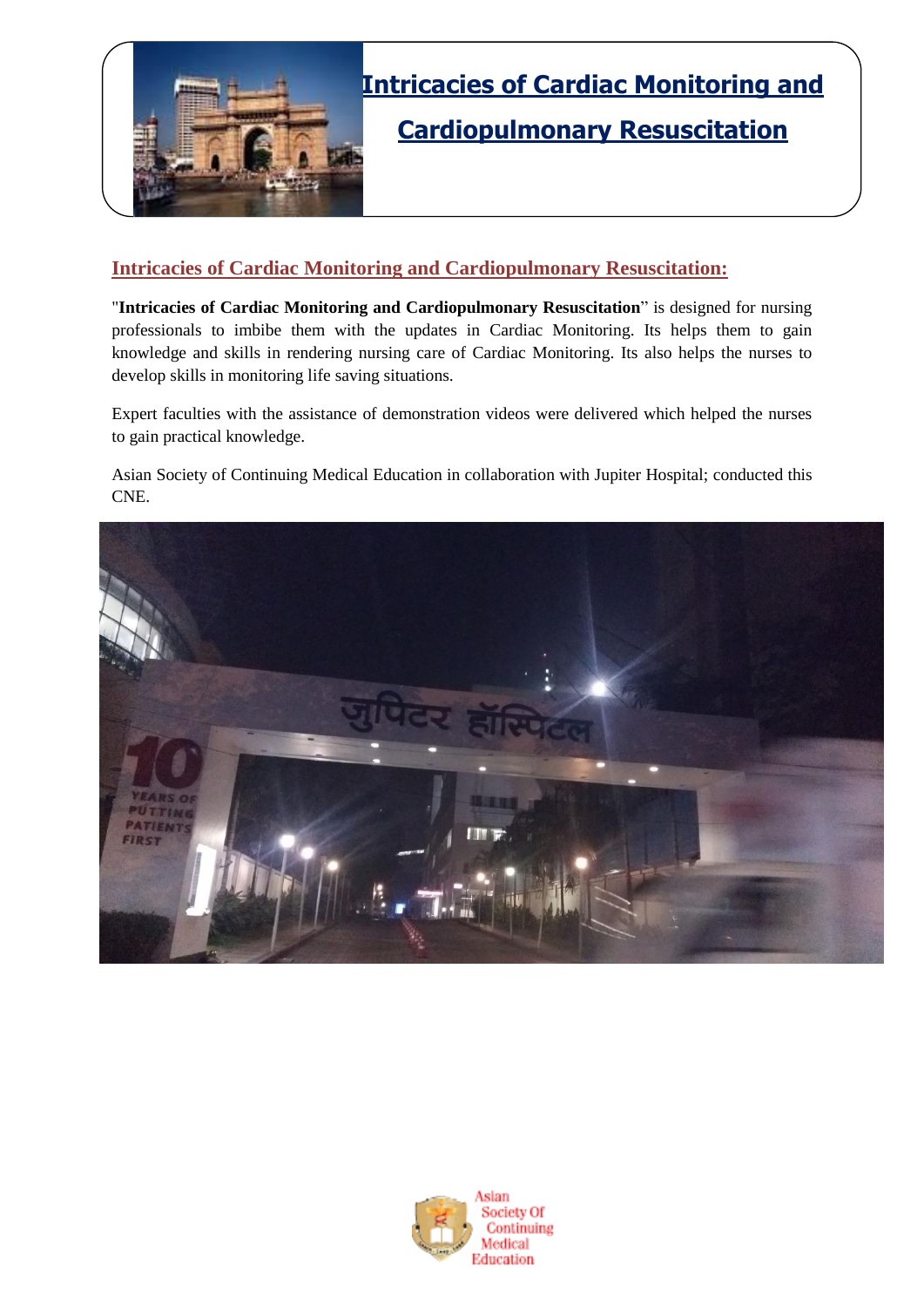# **CNE – Intricacies of Cardiac Monitoring and Cardiopulmonary Resuscitation**

Date: 11<sup>th</sup> December 2017

**Venue and Place:** Jupiter Hospital. Thane, Maharashtra, India.

**Total Attendees:** 141

#### **Speaker's Names:**

- 1. Mrs. Rita Lakhani
- 2. Mrs. Shubhangi Jadhav
- 3. Dr. Saud R.

#### **Talk and Case Discussion:**

- 1. Prologue to Electrocardiogram (ECG) **Part 1**
- 2. Determining the Electrical axis on an ECG.
- 3. Prologue to Electrocardiogram (ECG) **Part 2**
- 4. Step Wise Approach to ECG
- 5. Cardiopulmonary Resuscitation.

#### **Feedback from Participants:**

- 1. Video presentation, demonstration was very helpful to me to revise my knowledge
- 2. Classes were very good and will be helpful in our daily care of the patients.

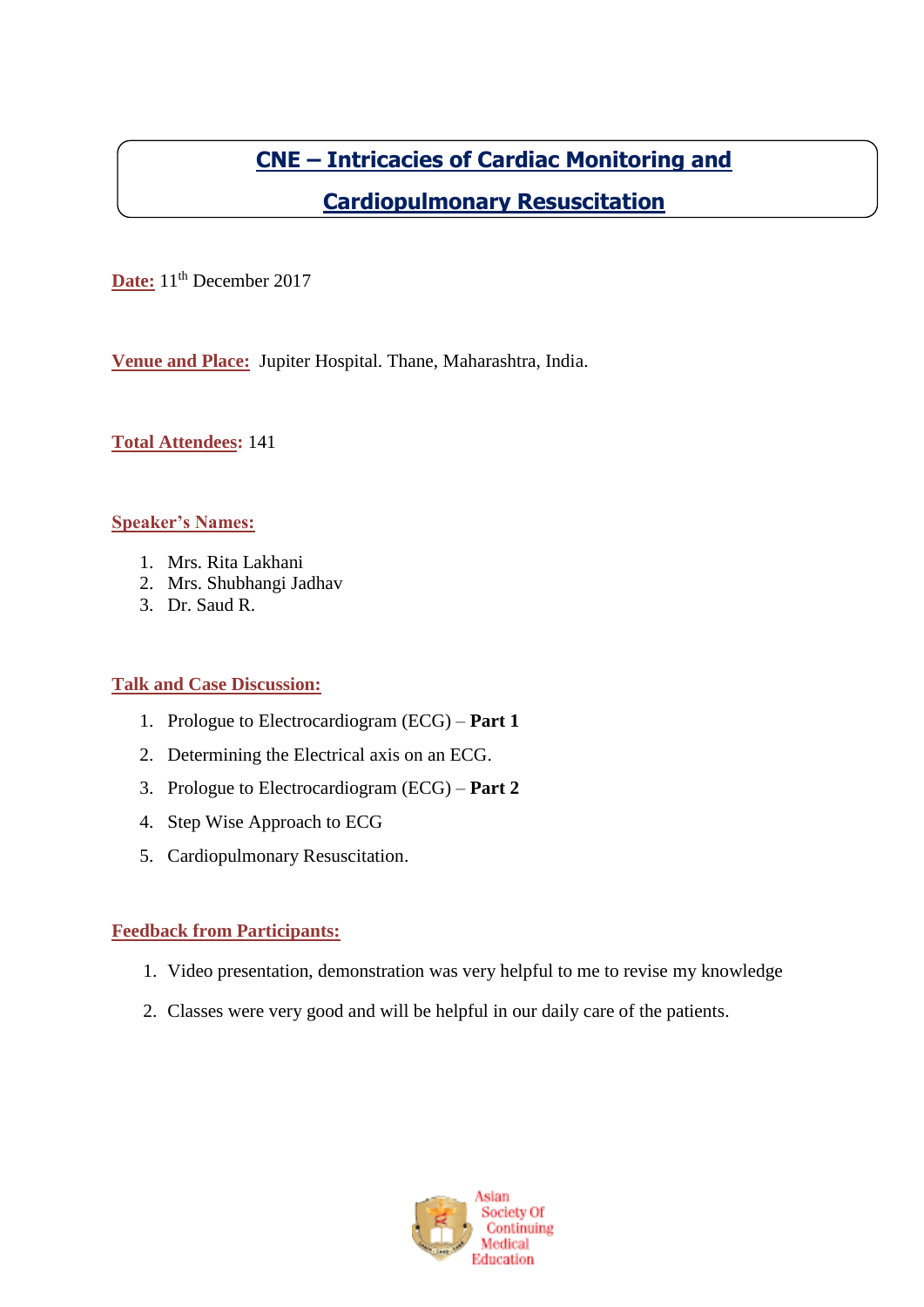**CNE – Intricacies of Cardiac Monitoring and** 

## **Cardiopulmonary Resuscitation**

### **SNAP SHOTS**